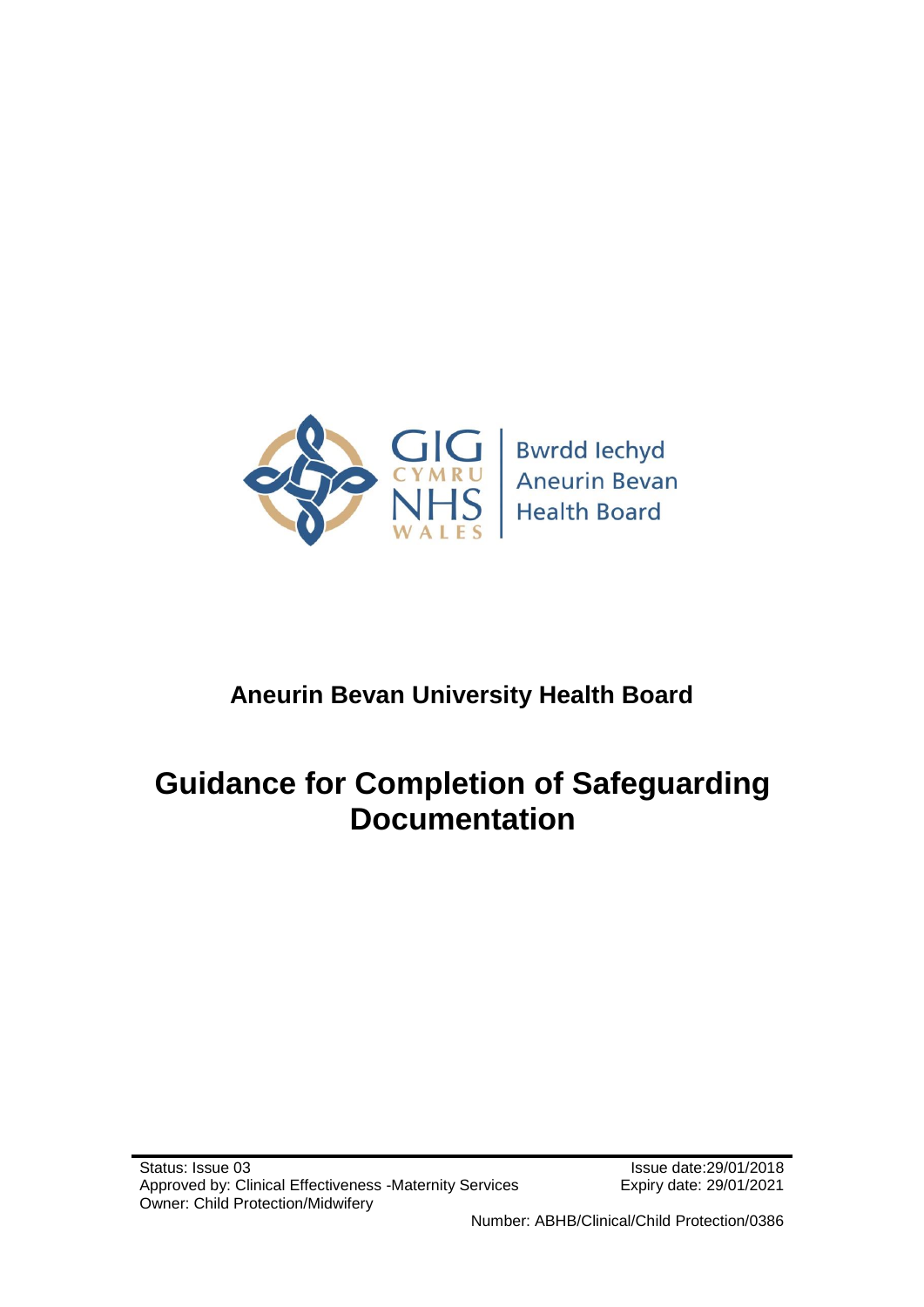# **Contents:**

- 1. Executive Summary
	- 1.1 Essential Implementation Criteria
- 2. Responsibilities
- 3. Training
- 4. Appendices

Integrated Children System- Referral and Information Record Midwifery Report for Child Protection Case Conference Case Conference Outcome Form Alert Notice for Child Protection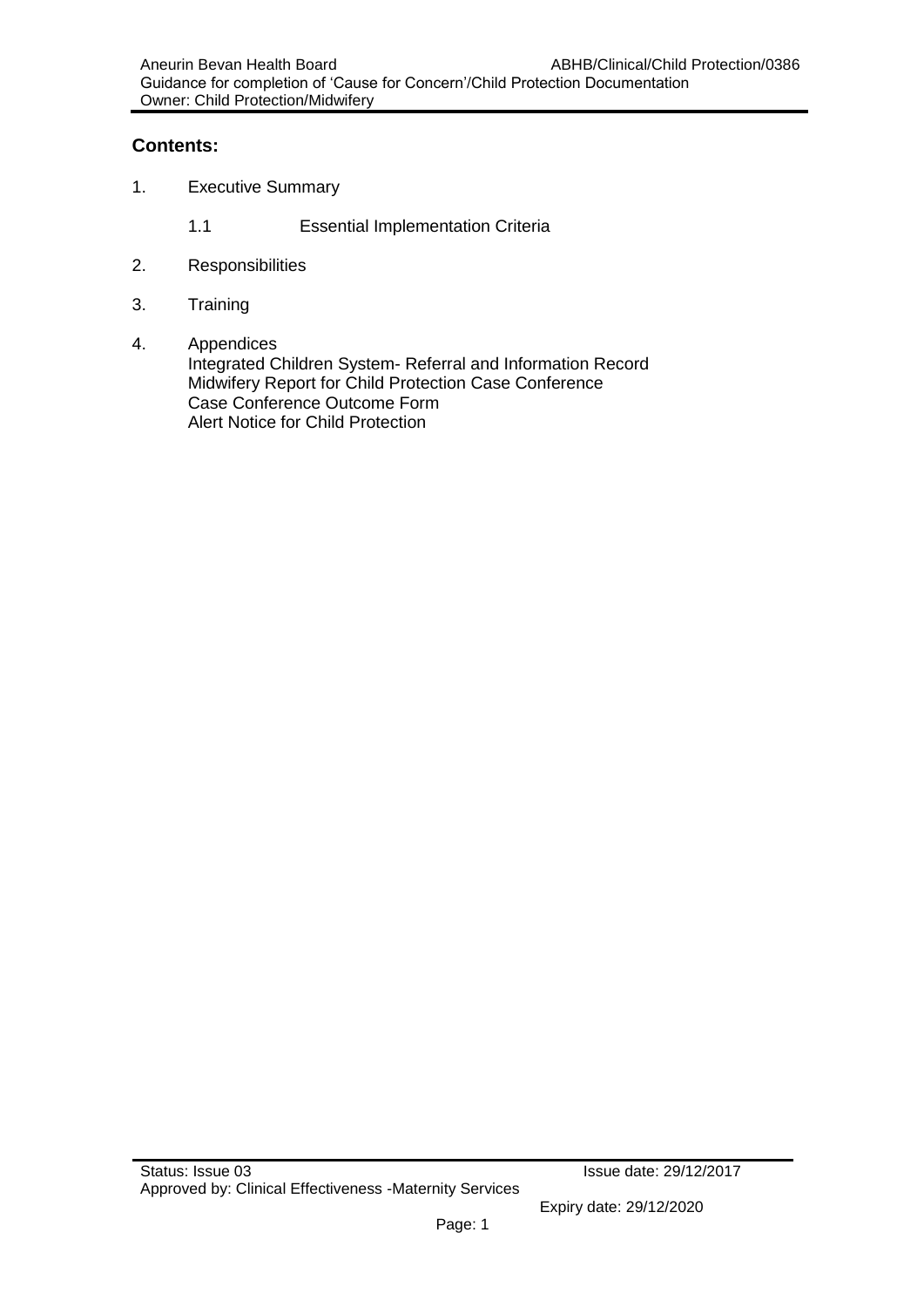## **1 Executive Summary**

This guideline has been produced for use by practitioners when completing Safeguarding documentation.

# **1.1 Essential Implementation Criteria**

All midwives completing Safeguarding documentation will be required to follow the guidelines.

## **2 Responsibilities**

The Lead Midwife for Safeguarding is responsible for producing the guideline and ensuring updating as necessary.

Midwives have a responsibility to follow the guideline to ensure relevant information is passed on appropriately.

## **3 Training**

Annual updating will be provided for all midwifery staff on aspects of Safeguarding. This will be delivered via mandatory study days. Full training records will be kept.

All staff will need to complete safeguarding adult and children online training (E-Learning via the ESR Portal)

All staff will need to complete Group 1 awareness-raising training on Violence against Women, Domestic Abuse and Sexual Violence (VAWDASV)

## **4 Appendices**

Integrated Children System- Referral and Information Record Midwifery Report for Child Protection Case Conference Case Conference Outcome Form Alert Notice

# **5. References**

Healthcare Standards for Wales – Making the connections Designed for Life

NICE – When to Suspect Child Maltreatment Clinical Guideline 89 – July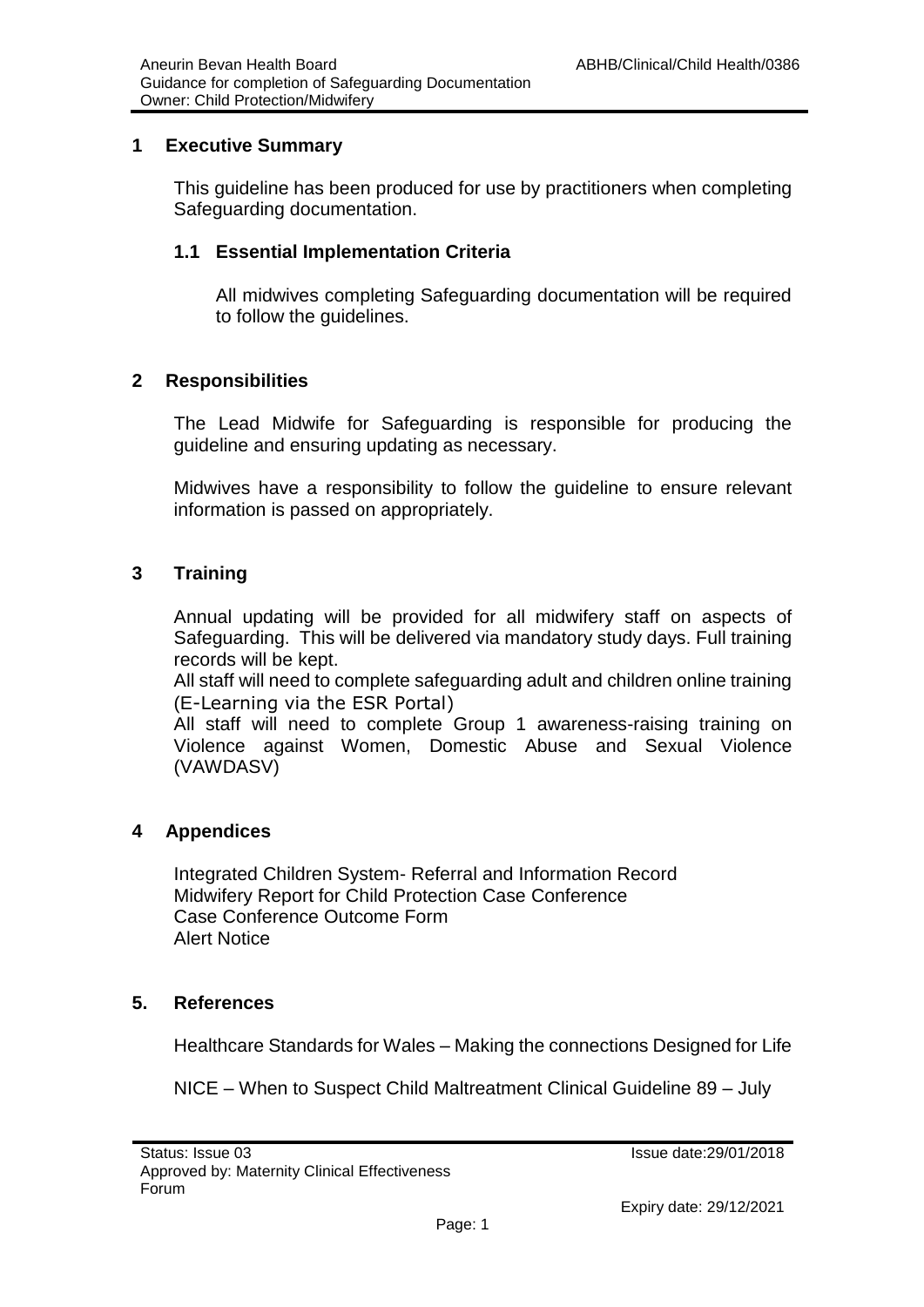# **Guidance for Completion of Safeguarding Documentation**

1. If the circumstances require referral to the Local Authority (Children's Services) this should be done as soon as possible by contacting the Duty Officer at the appropriate department by telephone.

Complete an electronic copy of the **Multi Agency Referral Form** within 48 hours of the telephone call and email a copy to : -

- Local Authority
- Lead midwife for safeguarding
- Upload a copy to **"documents"** on Clinical Work Station
- An alert should be placed on the maternity data system CSC

# **It is your responsibility to chase up any non-responses from Children's Services.**

- 2. Share information about the case with your Borough Manager/Lead Midwife and other Team members.
- 3. If a Case Conference is to be held, **inform** the Lead Midwife for Safeguarding. If you are unable to attend another team member should attend if possible in your place. You should prepare a written report for the conference using the '**Report for Child Protection Case Conference' form,** which is available on the intranet**.**
- 4. Decisions of Case Conferences should be shared with the Lead Midwife for Safeguarding Children either by telephone or by completing a '**Case Conference Outcome'** form which should then be **sent to the Lead Midwife**. If action is required at the time of birth/discharge (i.e. baby to be removed at birth) ensure that an **'Alert Notice'** is completed on CSC. This should explain in detail the steps to be taken when the woman is

.

Status: Issue 03

Approved by: Clinical Effectiveness -Maternity Services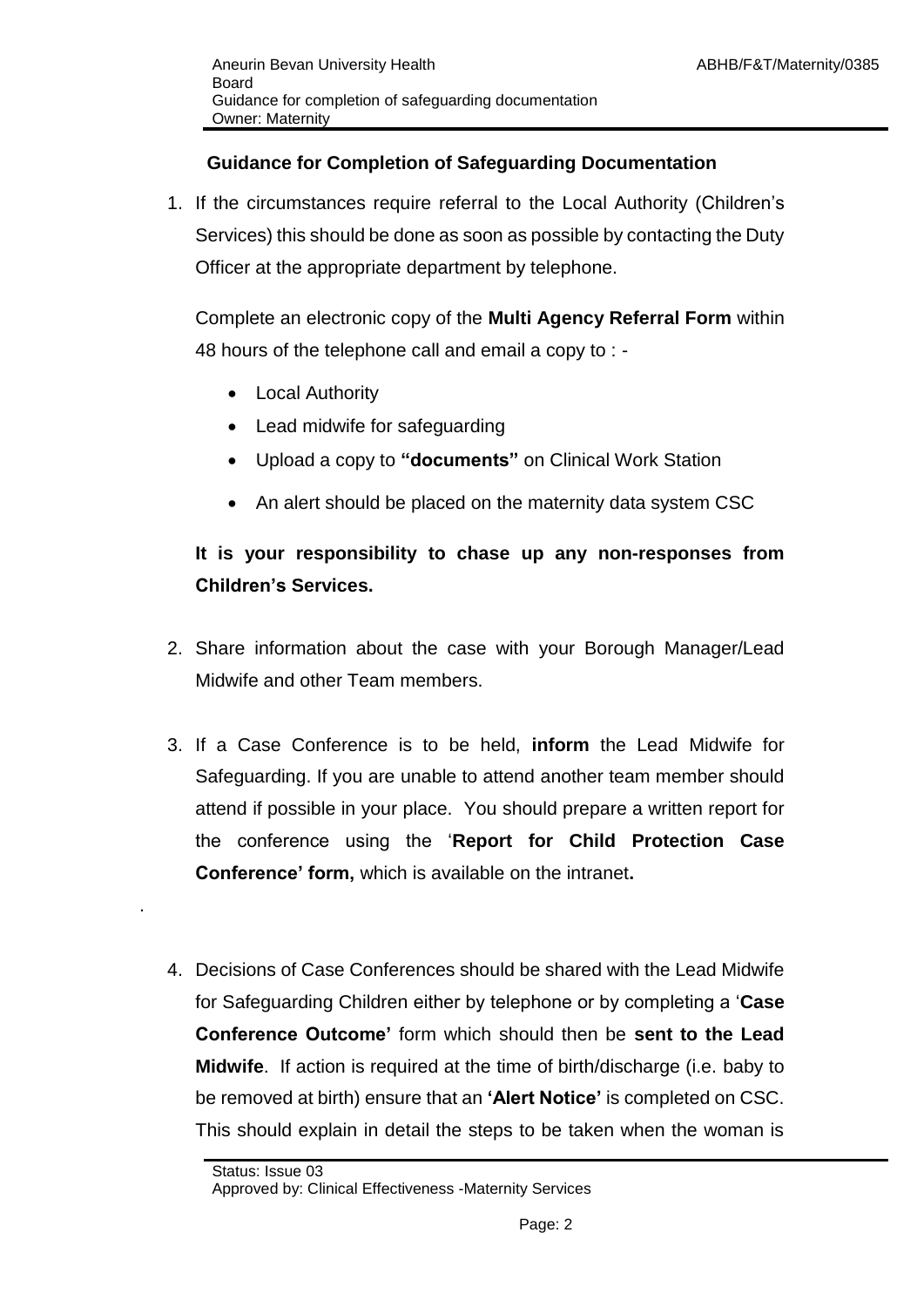admitted. **This 'Alert' should be uploaded to "documents on Clinical Workstation" A copy should be sent to the Lead Midwife.**

- 5. **All birth plans will be added to CWS by the Lead Midwife for Safeguarding. The alert will read 'safeguarding see documents'**
- 6. If you have any concerns regarding a woman's whereabouts, inform the Lead Midwife for Safeguarding who may arrange an alert to neighbouring hospitals. NB If there is a risk of flight and a national alert is required this is facilitated by Children's Services.
- 7. If there are concerns that the woman may attempt to evade maternity services by birthing at home, inform the Lead Midwife for Safeguarding who will inform Welsh Ambulance Service Trust (WAST) Safeguarding Lead.
- 8. Risk assessment should include reference to Health and Safety, Violence and Aggression, Patient/Client safety in the home if applicable.
- 9. **If at any time you are unsure or need advice contact either the Lead Midwife for Safeguarding on mobile 07854932695 or your Borough Manager.**

**NOTE:**

All relevant forms are available on the Intranet. Access policies and forms, type in safeguarding which will take you to the Child Protection library.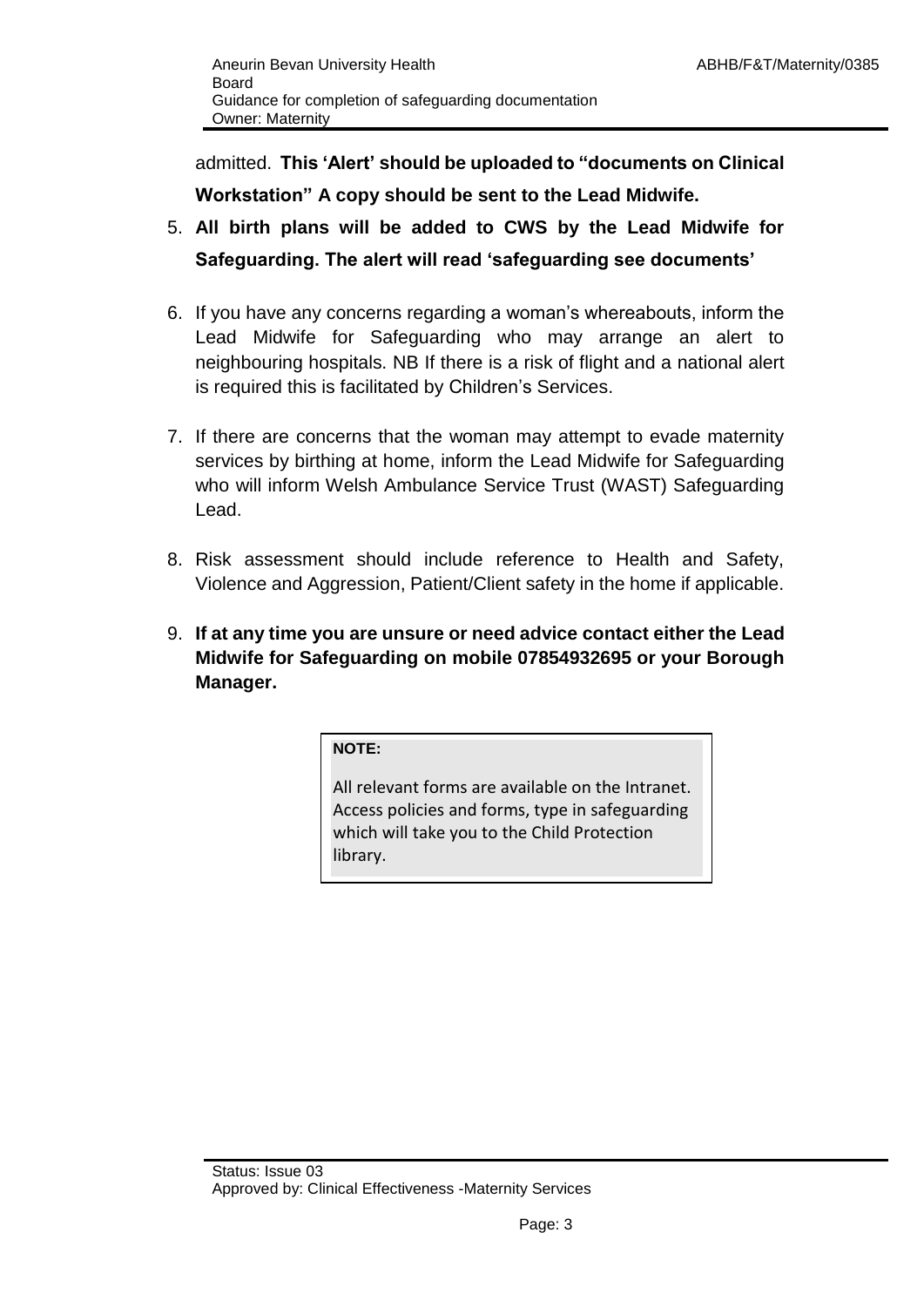## **APPENDIX 1 APPENDIX 2**











# Integrated Children System - Referral and Information Record<br>The Referral and Information Record gathers together the essential information about a child or young person. There is an expectation that within one<br>working day

| in Need and their Families, 2001).                                                                                                                   |        |                                                                     |                                                              |                     |                                                                     |                                                                                                           |                                                                      |                                                                          |                                                                             |                                                      |   |                      |                      |                                       |  |  |
|------------------------------------------------------------------------------------------------------------------------------------------------------|--------|---------------------------------------------------------------------|--------------------------------------------------------------|---------------------|---------------------------------------------------------------------|-----------------------------------------------------------------------------------------------------------|----------------------------------------------------------------------|--------------------------------------------------------------------------|-----------------------------------------------------------------------------|------------------------------------------------------|---|----------------------|----------------------|---------------------------------------|--|--|
| Case Number:                                                                                                                                         |        |                                                                     |                                                              |                     |                                                                     | Date referral received:                                                                                   |                                                                      |                                                                          |                                                                             |                                                      |   |                      |                      |                                       |  |  |
| Is the Parent/Carer aware of the referral?                                                                                                           |        |                                                                     |                                                              |                     | Yes□ No□                                                            |                                                                                                           |                                                                      | Is this a re-referral?                                                   |                                                                             |                                                      |   |                      |                      | Yes n No                              |  |  |
| If Yes, does the reason for the re-referral indicate that the response to the original referral did not appropriately address the client's<br>needs: |        |                                                                     |                                                              |                     |                                                                     |                                                                                                           |                                                                      |                                                                          |                                                                             |                                                      |   | Yes $\Box$ No $\Box$ |                      |                                       |  |  |
| Yes $\square$ No $\square$<br>Has consent been obtained to make this referral?                                                                       |        |                                                                     |                                                              |                     |                                                                     | If Yes, is consent:                                                                                       |                                                                      |                                                                          |                                                                             |                                                      |   | Written UVerbal      |                      |                                       |  |  |
| In No, give reason:                                                                                                                                  |        |                                                                     |                                                              |                     |                                                                     |                                                                                                           |                                                                      |                                                                          |                                                                             |                                                      |   |                      |                      |                                       |  |  |
| CHILD/YOUNG PERSON'S DETAILS                                                                                                                         |        |                                                                     |                                                              |                     |                                                                     |                                                                                                           |                                                                      |                                                                          |                                                                             |                                                      |   |                      |                      |                                       |  |  |
| Surname:                                                                                                                                             |        |                                                                     | Forenames:                                                   |                     |                                                                     |                                                                                                           |                                                                      | Child/Young Person's first language or preferred means of communication: |                                                                             |                                                      |   |                      |                      |                                       |  |  |
| Alias:                                                                                                                                               |        |                                                                     |                                                              |                     | DOB or expected date of delivery:                                   |                                                                                                           |                                                                      |                                                                          |                                                                             |                                                      |   |                      |                      |                                       |  |  |
| Male □<br>Gender:                                                                                                                                    |        | Female $\square$                                                    | Unborn $\square$                                             |                     |                                                                     |                                                                                                           |                                                                      | Is an interpreter/signer required?                                       |                                                                             |                                                      |   |                      |                      | Yes $\square$ No $\square$            |  |  |
| Address:                                                                                                                                             |        |                                                                     |                                                              |                     |                                                                     |                                                                                                           |                                                                      | Social Services Team:                                                    |                                                                             |                                                      |   |                      |                      |                                       |  |  |
| Postcode:                                                                                                                                            |        |                                                                     | Tel                                                          |                     |                                                                     |                                                                                                           |                                                                      | Responsible Authority:                                                   |                                                                             |                                                      |   |                      |                      |                                       |  |  |
| Current address if different from above:                                                                                                             |        |                                                                     |                                                              |                     |                                                                     |                                                                                                           |                                                                      |                                                                          |                                                                             |                                                      |   |                      |                      |                                       |  |  |
| Postcode:                                                                                                                                            |        |                                                                     | Tel:                                                         |                     |                                                                     |                                                                                                           |                                                                      |                                                                          |                                                                             |                                                      |   |                      |                      |                                       |  |  |
| CHILD/YOUNG PERSON'S ETHNICITY                                                                                                                       |        |                                                                     |                                                              |                     |                                                                     |                                                                                                           |                                                                      |                                                                          |                                                                             |                                                      |   |                      |                      |                                       |  |  |
| <b>Black or Black British</b>                                                                                                                        |        | Asian or Asian British                                              |                                                              |                     | White                                                               |                                                                                                           |                                                                      | Mixed                                                                    |                                                                             |                                                      |   |                      |                      | <b>Other Ethnic Groups</b>            |  |  |
| Caribbean<br>African<br>Any other Black<br>Background                                                                                                | 8<br>□ | Indian<br>Pakistani<br>Bangladeshi<br>Any other Asian<br>Background |                                                              | B<br>п              | White British<br>White Irish<br>Any White Background<br>White Welsh | White & Black Caribbean<br>8<br>White & Black African<br>Ē<br>White & Asian<br>Any other Mixed Background |                                                                      | Ë                                                                        | Chinese<br>Any other ethnic group<br>Not given<br>If other, please specify: |                                                      | B |                      |                      |                                       |  |  |
| Further details regarding Child/Young Person's ethnicity:                                                                                            |        |                                                                     |                                                              |                     |                                                                     |                                                                                                           |                                                                      |                                                                          |                                                                             | Child/Young Person's Religion:                       |   |                      |                      |                                       |  |  |
| Child/Young Person's Nationality (if not British):                                                                                                   |        |                                                                     |                                                              |                     |                                                                     |                                                                                                           |                                                                      |                                                                          |                                                                             | Home Office Registration Number:                     |   |                      |                      |                                       |  |  |
| Immigration Status:                                                                                                                                  |        |                                                                     |                                                              |                     |                                                                     |                                                                                                           |                                                                      | Asylum Seeking □                                                         |                                                                             | Refugee Status <sub>D</sub>                          |   |                      |                      | Exceptional leave to remain $\square$ |  |  |
| CHILD/YOUNG PERSONS MAIN CARERS                                                                                                                      |        |                                                                     |                                                              |                     |                                                                     |                                                                                                           |                                                                      |                                                                          |                                                                             |                                                      |   |                      |                      |                                       |  |  |
| Name                                                                                                                                                 |        |                                                                     |                                                              |                     | Relationship to Child/Young Person                                  |                                                                                                           | <b>First Language</b><br>Ethnicity<br><b>Parental Responsibility</b> |                                                                          |                                                                             |                                                      |   |                      |                      |                                       |  |  |
|                                                                                                                                                      |        |                                                                     |                                                              |                     |                                                                     |                                                                                                           |                                                                      |                                                                          |                                                                             |                                                      |   |                      |                      | Yes □ No □                            |  |  |
|                                                                                                                                                      |        |                                                                     |                                                              |                     |                                                                     |                                                                                                           |                                                                      |                                                                          |                                                                             |                                                      |   |                      | Yes $\Box$ No $\Box$ |                                       |  |  |
| Parents/Carers First Language:                                                                                                                       |        |                                                                     |                                                              |                     |                                                                     | Is an interpreter/signer required? Yes □ No □                                                             |                                                                      |                                                                          |                                                                             |                                                      |   |                      |                      |                                       |  |  |
| Other main Carers: Yes □ No □                                                                                                                        |        |                                                                     |                                                              |                     |                                                                     | Please specify name:                                                                                      |                                                                      |                                                                          |                                                                             |                                                      |   |                      |                      |                                       |  |  |
| Are any of the main Carers disabled? Yes $\Box$ No $\Box$                                                                                            |        |                                                                     |                                                              |                     |                                                                     | Please specify Carer:                                                                                     |                                                                      |                                                                          |                                                                             |                                                      |   |                      |                      |                                       |  |  |
| Name of Disabled Carers Local Authority and SSD Number.                                                                                              |        |                                                                     |                                                              |                     |                                                                     |                                                                                                           |                                                                      | If Yes, please specify name of disabled Carers, main Carer:              |                                                                             |                                                      |   |                      |                      |                                       |  |  |
| PARENT'S DETAILS IF NOT MAIN CARERS                                                                                                                  |        |                                                                     |                                                              |                     |                                                                     |                                                                                                           |                                                                      |                                                                          |                                                                             |                                                      |   |                      |                      |                                       |  |  |
| SSD Case Number (if appropriate):<br>Mother's name:                                                                                                  |        |                                                                     |                                                              | DOB:                |                                                                     |                                                                                                           |                                                                      |                                                                          |                                                                             |                                                      |   |                      |                      |                                       |  |  |
| Address:                                                                                                                                             |        |                                                                     |                                                              |                     |                                                                     | Postcode:                                                                                                 |                                                                      |                                                                          | Tel:                                                                        |                                                      |   |                      |                      |                                       |  |  |
| Mother's first language:                                                                                                                             |        |                                                                     |                                                              |                     |                                                                     | Mother's ethnicity:                                                                                       |                                                                      |                                                                          |                                                                             |                                                      |   |                      |                      |                                       |  |  |
| SSD Case Number (if appropriate):<br>Father's name:                                                                                                  |        |                                                                     |                                                              |                     |                                                                     |                                                                                                           |                                                                      |                                                                          | DOB:                                                                        |                                                      |   |                      |                      |                                       |  |  |
| Address:                                                                                                                                             |        |                                                                     |                                                              |                     |                                                                     | Postcode:                                                                                                 |                                                                      |                                                                          | Tel:                                                                        |                                                      |   |                      |                      |                                       |  |  |
| Father's first language:                                                                                                                             |        |                                                                     |                                                              | Father's ethnicity: |                                                                     |                                                                                                           |                                                                      |                                                                          |                                                                             | Does Father have parental responsibility? Yes [ No ] |   |                      |                      |                                       |  |  |
| Mother C Father C None<br>Is either Parent disabled?                                                                                                 |        |                                                                     | Is an interpreter/signer required?<br>Mother □ Father □ None |                     |                                                                     |                                                                                                           |                                                                      |                                                                          |                                                                             |                                                      |   |                      |                      |                                       |  |  |

 $1$  of  $3$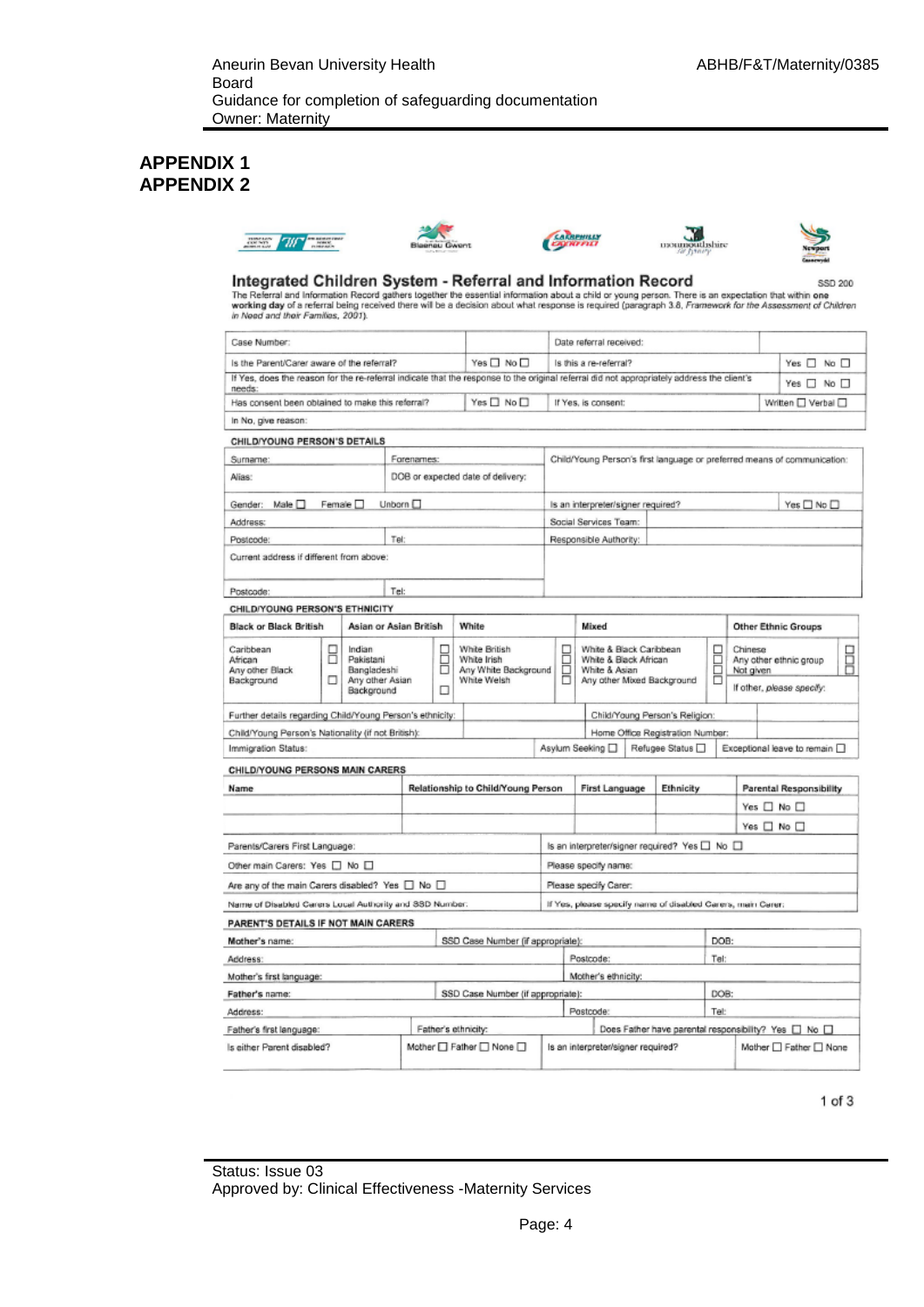| Referral Reason:                          | Priority Level: |                                                                  |
|-------------------------------------------|-----------------|------------------------------------------------------------------|
| Reason for referral/request for services: |                 |                                                                  |
|                                           |                 |                                                                  |
|                                           |                 |                                                                  |
|                                           |                 |                                                                  |
|                                           |                 |                                                                  |
|                                           |                 |                                                                  |
|                                           |                 |                                                                  |
|                                           |                 |                                                                  |
|                                           |                 |                                                                  |
|                                           |                 |                                                                  |
|                                           |                 |                                                                  |
| Referred by:                              |                 | Date:                                                            |
| Address:                                  |                 | Tel:                                                             |
| Agency/relation to Child/Young Person:    |                 | Does the referrer wish to remain anonymous? Yes $\Box$ No $\Box$ |
|                                           |                 |                                                                  |

OTHER HOUSEHOLD MEMBERS (including non-family members):

| Surname | Forename | DOB | If known to SSD - SSD<br><b>Case Number</b> | Relationship to<br>Child/Young Person | <b>Tick if also</b><br>referred to SSD<br>at same time as<br>Child/Young<br>Person |
|---------|----------|-----|---------------------------------------------|---------------------------------------|------------------------------------------------------------------------------------|
|         |          |     |                                             |                                       |                                                                                    |
|         |          |     |                                             |                                       |                                                                                    |
|         |          |     |                                             |                                       |                                                                                    |
|         |          |     |                                             |                                       |                                                                                    |
|         |          |     |                                             |                                       |                                                                                    |
|         |          |     |                                             |                                       |                                                                                    |

| <b>KEY AGENCIES</b>                |      |                                   |           |                     |                    |  |  |
|------------------------------------|------|-----------------------------------|-----------|---------------------|--------------------|--|--|
| Agency                             | Name | <b>Address including Postcode</b> | Telephone | Parental<br>Consent | Date of<br>Consent |  |  |
| General<br>Practitioner            |      |                                   |           | □                   |                    |  |  |
| <b>Health Visitor</b>              |      |                                   |           | □                   |                    |  |  |
| Nursery or<br>School               |      |                                   |           | □                   |                    |  |  |
| Other Agencies<br>(please specify) |      |                                   |           | □                   |                    |  |  |

2 of 3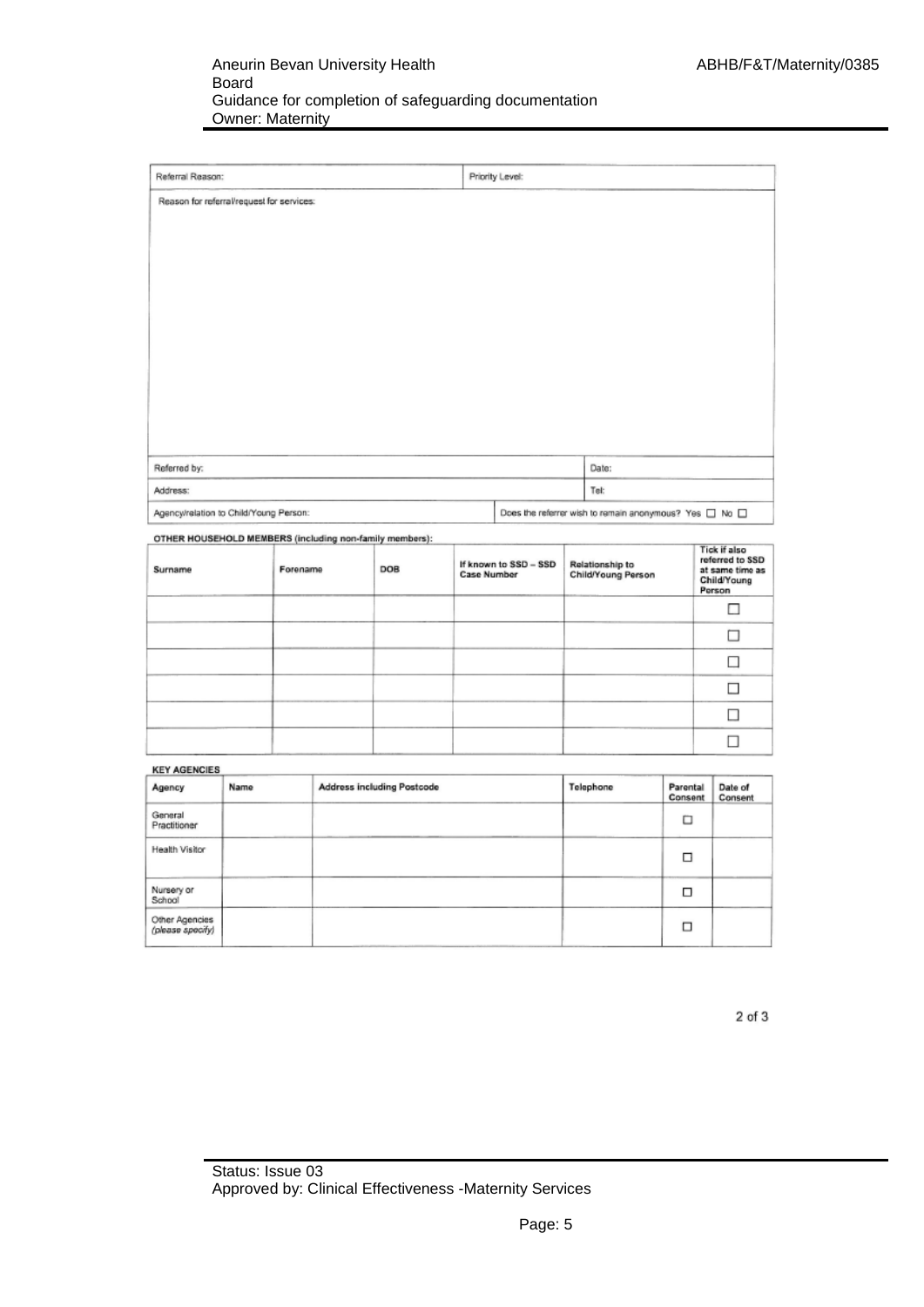#### Aneurin Bevan University Health Board Guidance for completion of safeguarding documentation Owner: Maternity

| Surname                            | Forename                                      | DOB | Relationship                                                                               | <b>Address</b>                                                                                                                          |                                                                             | Postcode   | Tel |  |
|------------------------------------|-----------------------------------------------|-----|--------------------------------------------------------------------------------------------|-----------------------------------------------------------------------------------------------------------------------------------------|-----------------------------------------------------------------------------|------------|-----|--|
|                                    |                                               |     |                                                                                            |                                                                                                                                         |                                                                             |            |     |  |
|                                    |                                               |     |                                                                                            |                                                                                                                                         |                                                                             |            |     |  |
|                                    |                                               |     |                                                                                            |                                                                                                                                         |                                                                             |            |     |  |
|                                    |                                               |     |                                                                                            |                                                                                                                                         |                                                                             |            |     |  |
|                                    |                                               |     |                                                                                            |                                                                                                                                         |                                                                             |            |     |  |
|                                    |                                               |     |                                                                                            |                                                                                                                                         |                                                                             |            |     |  |
|                                    |                                               |     |                                                                                            |                                                                                                                                         |                                                                             |            |     |  |
|                                    |                                               |     | Other Social Services cases associated with the Child/Young Person                         |                                                                                                                                         |                                                                             |            |     |  |
| Name:                              |                                               |     |                                                                                            | SSD Case No:                                                                                                                            |                                                                             |            |     |  |
| Name:                              |                                               |     |                                                                                            | SSD Case No:                                                                                                                            |                                                                             |            |     |  |
|                                    |                                               |     | FURTHER DETAILS ABOUT THE CHILD/YOUNG PERSON AND FAMILY                                    |                                                                                                                                         |                                                                             |            |     |  |
|                                    |                                               |     | Disabled - The Child/Young Person referred is disabled: Yes O No O                         |                                                                                                                                         | The Child/Young Person referred is on a disability register: Yes [ ] No [ ] |            |     |  |
|                                    |                                               |     |                                                                                            |                                                                                                                                         |                                                                             |            |     |  |
|                                    |                                               |     |                                                                                            | Child Protection - The Child/Young Person referred is on the Child Protection Register of another Local Authority: Yes $\Box$ No $\Box$ |                                                                             |            |     |  |
|                                    |                                               |     |                                                                                            | The Child/Young Person referred has been registered previously by any Local Authority:                                                  |                                                                             | Yes O No O |     |  |
| Name of Local Authority:           |                                               |     |                                                                                            | Category:                                                                                                                               |                                                                             |            |     |  |
| Date of Registration:              |                                               |     |                                                                                            | Date of De-Registration:                                                                                                                |                                                                             |            |     |  |
|                                    |                                               |     |                                                                                            |                                                                                                                                         |                                                                             |            |     |  |
|                                    |                                               |     | Looked After - is the Child/Young Person referred Looked After by another Local Authority? | Child/Young Person referred has been Looked After previously by any Local Authority: Yes [ No [ ]                                       | Yes $\Box$ No $\Box$                                                        |            |     |  |
| Name of Local Authority:           |                                               |     |                                                                                            | Start Date:                                                                                                                             |                                                                             | End Date:  |     |  |
| Relevant information:              |                                               |     |                                                                                            |                                                                                                                                         |                                                                             |            |     |  |
|                                    |                                               |     |                                                                                            | Other Child(ren)/Young Person(s) in the family is/has been on a Child Protection Register: Yes [ No [ ]                                 |                                                                             |            |     |  |
| Name:                              |                                               |     | Date of Registration:                                                                      |                                                                                                                                         | Date of De-Registration:                                                    |            |     |  |
| Name:<br>Name:                     |                                               |     | Date of Registration:                                                                      |                                                                                                                                         | Date of De-Registration:<br>Date of De-Registration:                        |            |     |  |
|                                    |                                               |     | Date of Registration:                                                                      |                                                                                                                                         |                                                                             |            |     |  |
|                                    |                                               |     |                                                                                            | Other Child(ren)/Young Person(s) in the family(s) is/has been Looked After by a Local Authority:                                        |                                                                             |            |     |  |
| Name:                              |                                               |     | Start Date:                                                                                |                                                                                                                                         | End Date:                                                                   |            |     |  |
| Name:                              |                                               |     | Start Date:                                                                                |                                                                                                                                         | End Date:                                                                   |            |     |  |
| Name:                              |                                               |     | Start Date:                                                                                |                                                                                                                                         | End Date:                                                                   |            |     |  |
| Person Completing Form:            |                                               |     | Signature:                                                                                 |                                                                                                                                         | Date:                                                                       |            |     |  |
|                                    | Further Action - For Social Services Use Only |     |                                                                                            | Practice note: ensure this referral is collated with previous referrals or files                                                        |                                                                             |            |     |  |
| No further action [                |                                               |     | Provision of information and advice D                                                      | Referral to other agencies [                                                                                                            |                                                                             |            |     |  |
|                                    | Initial Assessment   (please specify other):  |     |                                                                                            | (to be completed within 7 working days)                                                                                                 |                                                                             |            |     |  |
|                                    |                                               |     |                                                                                            |                                                                                                                                         |                                                                             |            |     |  |
| Referrer informed of action taken: |                                               |     | Yes No I If no, date this be done:                                                         |                                                                                                                                         |                                                                             |            |     |  |
| Parent's informed of action taken: |                                               |     | Yes No D If no, date this be done:                                                         |                                                                                                                                         |                                                                             |            |     |  |
|                                    |                                               |     | Child/Young Person informed of action taken: Yes [3] No [3] If no, date this be done:      |                                                                                                                                         |                                                                             |            |     |  |
| Other action(s) (please specify):  |                                               |     |                                                                                            |                                                                                                                                         |                                                                             |            |     |  |
| Name of Social Worker:             |                                               |     |                                                                                            | <b>Signature:</b>                                                                                                                       | Date:                                                                       |            |     |  |
| Name of Team Manager:              |                                               |     |                                                                                            | Signature:                                                                                                                              | Date:                                                                       |            |     |  |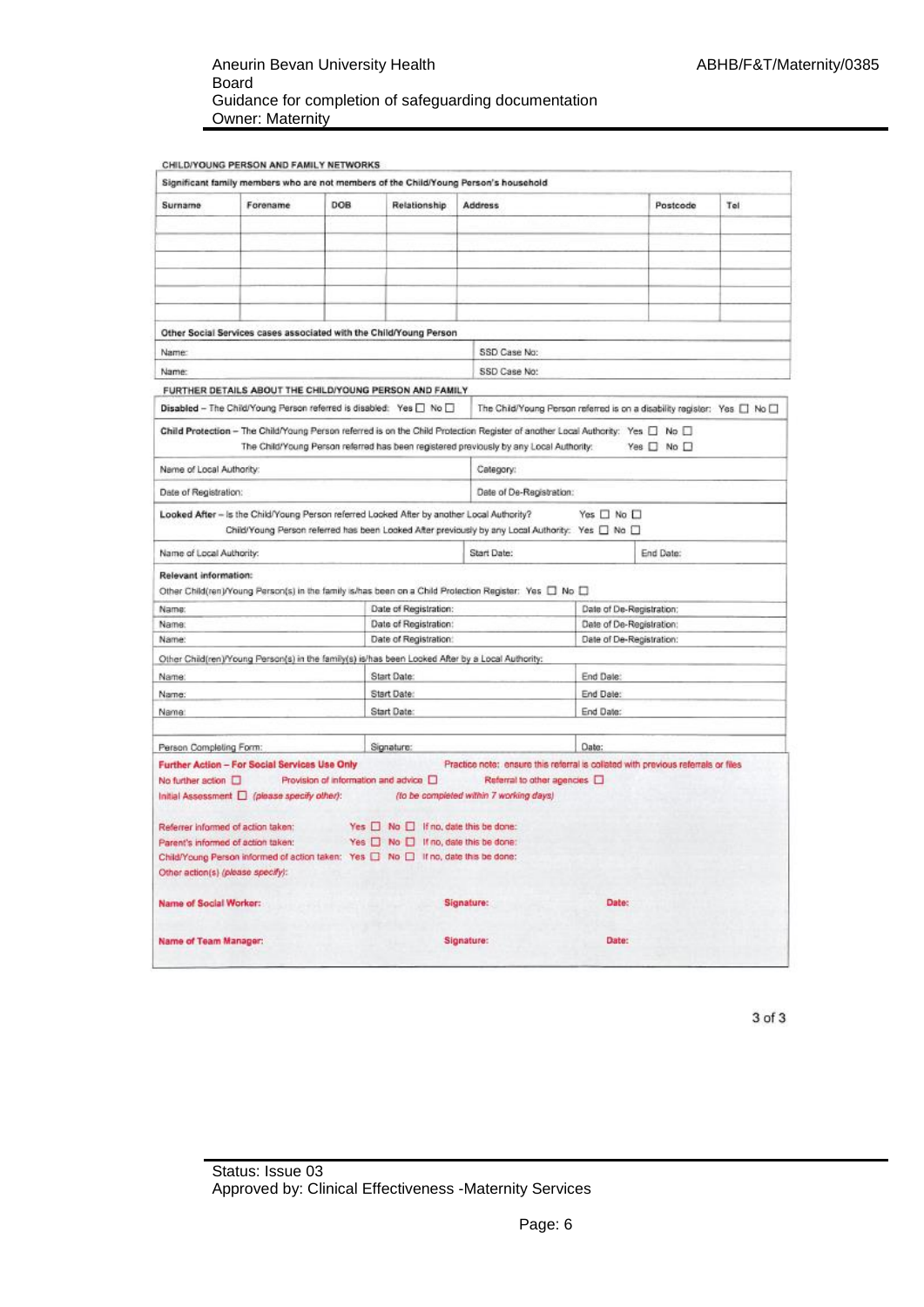**APPENDIX 3**

# **HEALTH PROFESSIONALS CASE CONFERENCE REPORT**

**Name of Health Professional:** 

**Designation:** 

**Date of conference:** 

**Initial/Review:**

# **(Prior to 3rd review case conference seek supervision with Lead Nurse for Safeguarding Children)**

| <b>UNBORN</b> | E.D.D. | <b>MOTHER'S</b><br><b>NAME</b><br><b>DATE OF</b><br><b>BIRTH</b><br><b>ADDRESS</b> | <b>FATHER'S</b><br><b>NAME</b><br><b>DATE OF</b><br><b>BIRTH</b><br><b>ADDRESS</b> | GP | <b>PLACE OF</b><br><b>BIRTH</b> | <b>PARENTAL</b><br><b>RESPONSIBILITY</b> |
|---------------|--------|------------------------------------------------------------------------------------|------------------------------------------------------------------------------------|----|---------------------------------|------------------------------------------|
|               |        |                                                                                    |                                                                                    |    |                                 |                                          |

| <b>CHILD'S NAME</b><br><b>DATE OF BIRTH</b><br><b>ADDRESS</b> | <b>MOTHER'S NAME</b><br><b>DATE OF BIRTH</b><br><b>ADDRESS</b> | <b>FATHER'S NAME</b><br><b>DATE OF BIRTH</b><br><b>ADDRESS</b> | <b>GP</b> | <b>NURSERY/SCHOOL</b> | <b>PARENTAL</b><br><b>RESPONSIBIL</b> |
|---------------------------------------------------------------|----------------------------------------------------------------|----------------------------------------------------------------|-----------|-----------------------|---------------------------------------|
|                                                               |                                                                |                                                                |           |                       |                                       |
|                                                               |                                                                |                                                                |           |                       |                                       |
|                                                               |                                                                |                                                                |           |                       |                                       |

| Health Professional involvement with family: |  |
|----------------------------------------------|--|
|----------------------------------------------|--|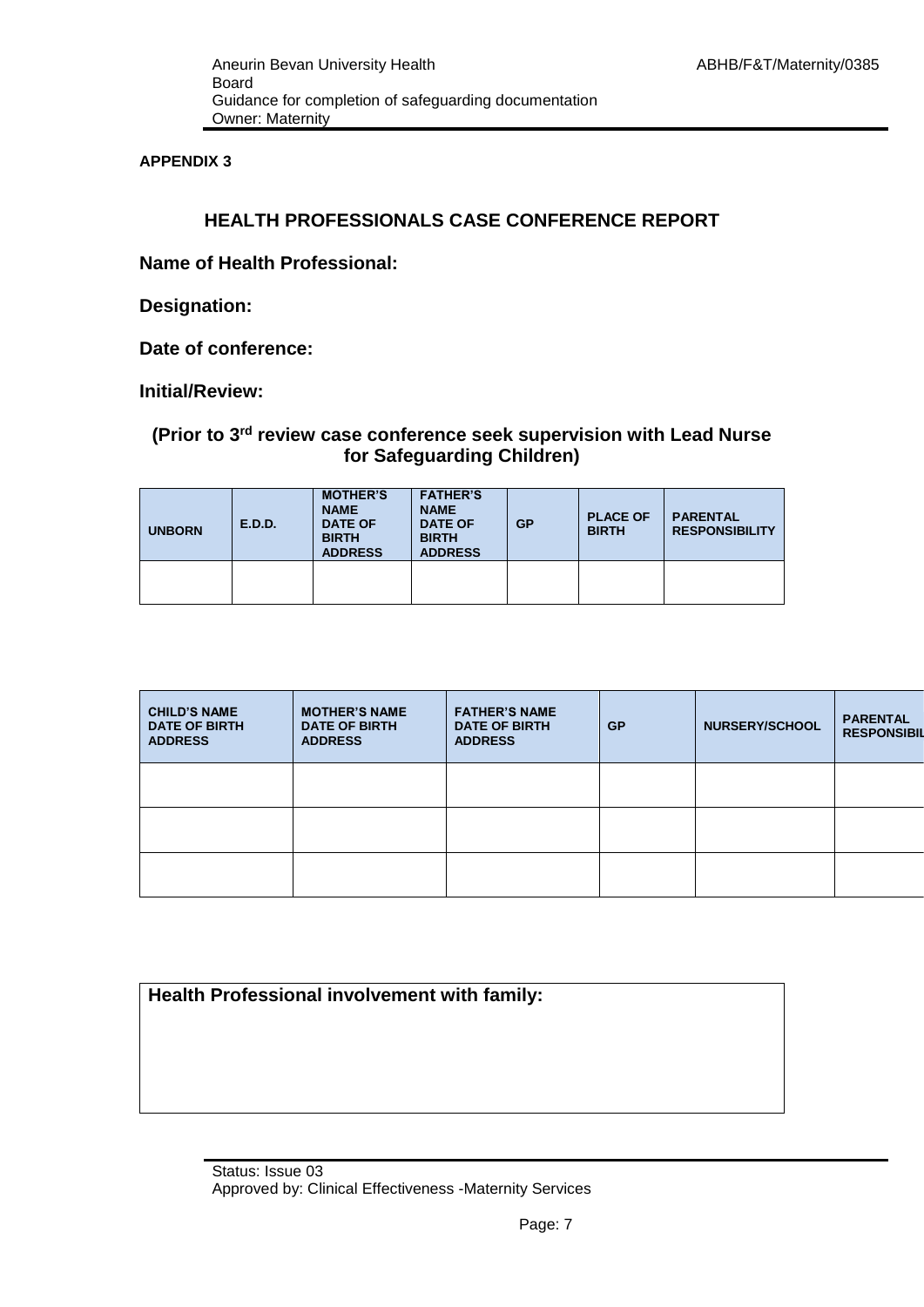# **UNBORN**

**Health and development of pregnancy:**

# **FAMILY ANALYSIS**

**Positive factors:**

**Key harm factors:**

**Complicating factors:**

**Grey areas:**

**Summary - needs of unborn:**

Status: Issue 03 Approved by: Clinical Effectiveness -Maternity Services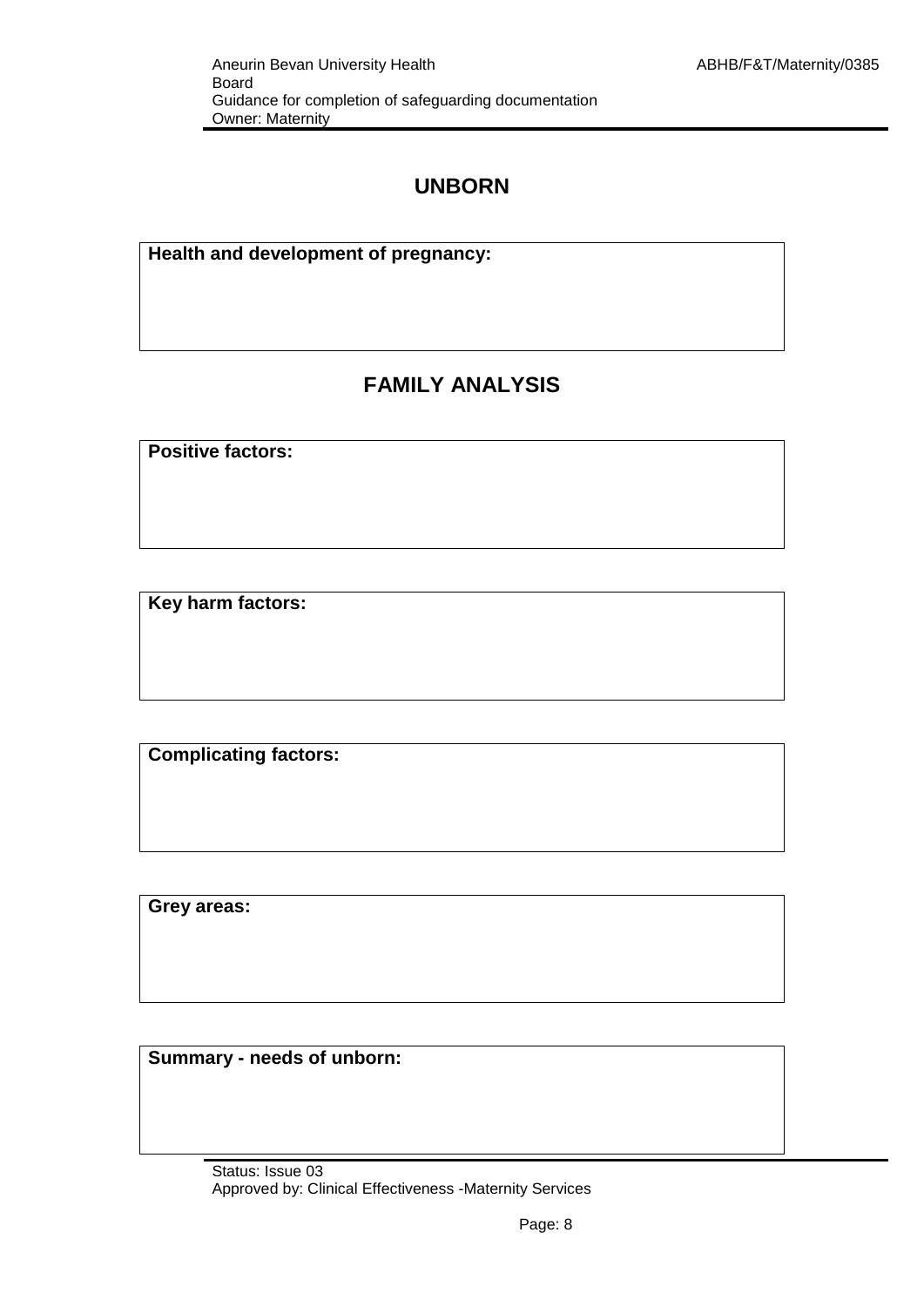# Signature: **Date: Date: Date: Date: Date: Date: Date: Date: Date: Date: Date: Date: Date: Date: Date: Date: Date: Date: Date: Date: Date: Date: Date: Date: Date: Date: Da**

# **CHILD**

| <b>Child's Name:</b>           | Date of birth: |
|--------------------------------|----------------|
| <b>Health and development:</b> |                |
|                                |                |
|                                |                |

| <b>Child's Name:</b>           | Date of birth: |
|--------------------------------|----------------|
| <b>Health and development:</b> |                |
|                                |                |
|                                |                |
|                                |                |

| <b>Child's Name:</b>           | Date of birth: |
|--------------------------------|----------------|
| <b>Health and development:</b> |                |
|                                |                |
|                                |                |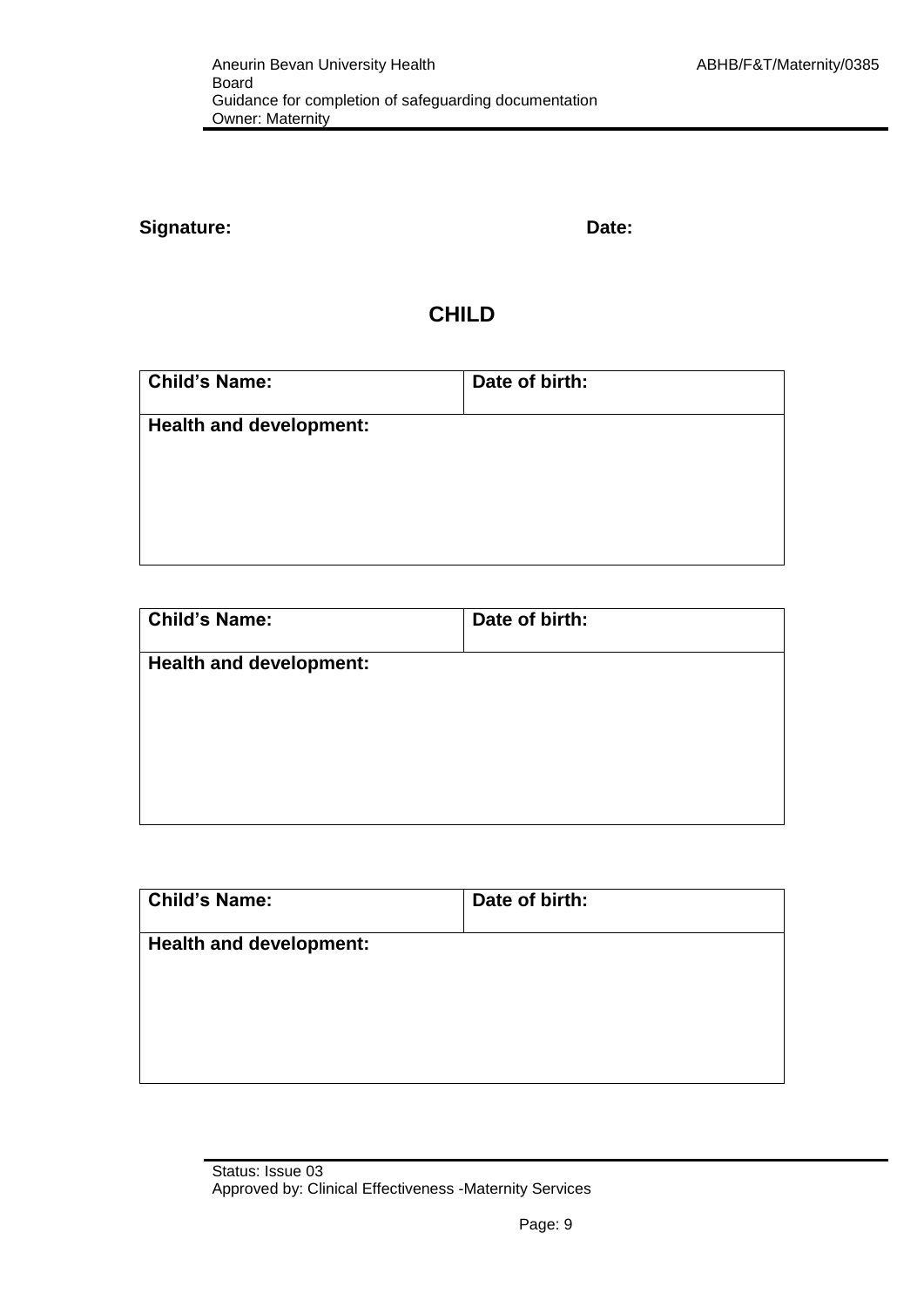# **FAMILY ANALYSIS**

# **Positive factors:**

**Key harm factors:**

**Complicating factors:**

**Grey areas:**

**Summary:**

Signature: **Date: Date: Date: Date: Date: Date: Date: Date: Date: Date: Date: Date: Date: Date: Date: Date: Date: Date: Date: Date: Date: Date: Date: Date: Date: Date: Da** 

Status: Issue 03 Approved by: Clinical Effectiveness -Maternity Services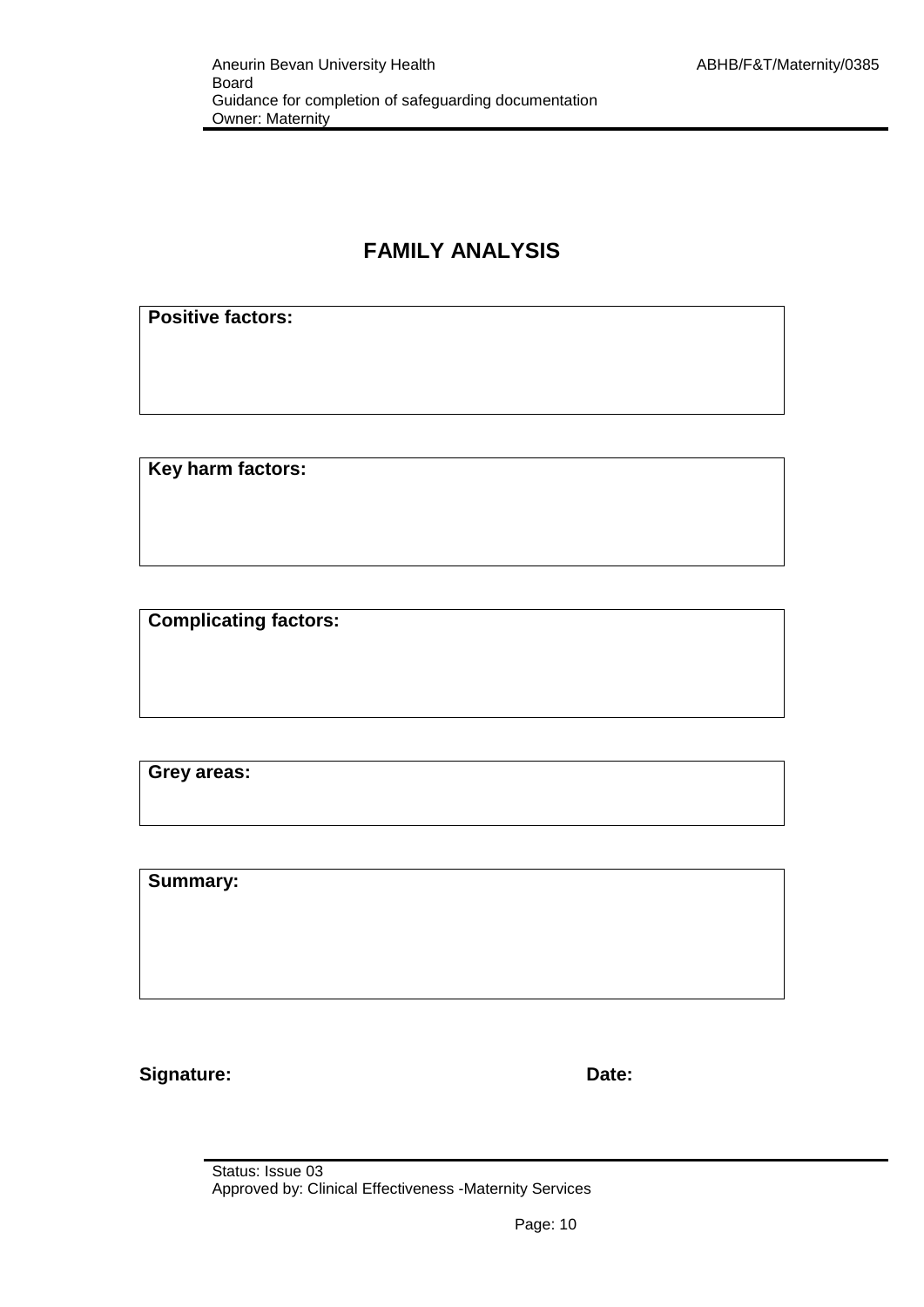Appendix 4

# **SAFEGUARDING CHILDREN PROFESSIONAL MEETING COMMUNICATION REPORT**

## **INITIAL/REVIEW**

Case Conference/Core Group/Professional Meeting (\*Delete as appropriate)

**DATE:**

**TIME:**

**VENUE:**

| <b>NAMES OF CHILDREN</b> | D.O.B | <b>SCHOOL</b> | <b>SHN/HV</b>  | GP/<br><b>SURGERY</b> |
|--------------------------|-------|---------------|----------------|-----------------------|
|                          |       |               |                |                       |
|                          |       |               |                |                       |
|                          |       |               |                |                       |
| <b>NAME OF MOTHER</b>    | D.O.B | E.D.D         | <b>MIDWIFE</b> | GP/<br><b>SURGERY</b> |
|                          |       |               |                |                       |

**HOME ADDRESS:**

**CURRENT ADDRESS IF DIFFERENT:** 

**DECISION & CATEGORY:** 

**ACTION PLAN:** 

**SOCIAL WORKER TELEPHONE NUMBER:** 

**DATE OF NEXT CC/CORE GROUP/PROF MEETING:** 

**COPY SENT TO GP'S YES/NO**

**COPY SENT TO SAFEGUARDING SUPERVISOR YES/NO**

**COPY SENT TO ANY OTHER HEALTH PROFESSIONAL INVOLVED BUT NOT IN ATTENDANCE YES/NO**

> Status: Issue 03 Approved by: Clinical Effectiveness -Maternity Services